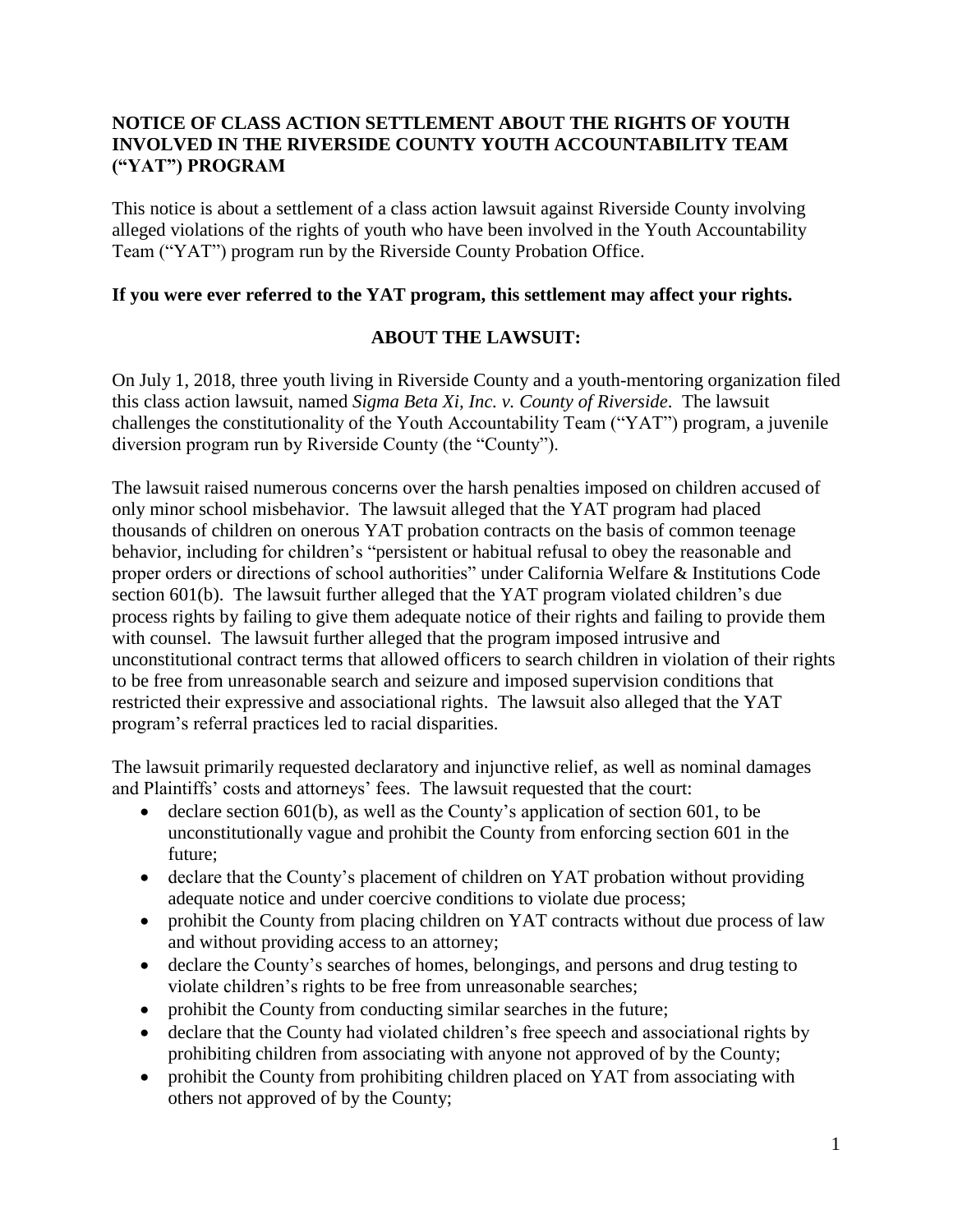- declare that the County's operation of the YAT program has a significant adverse impact on Black and Latinx children in violation of California Government Code section 11135;
- prohibit the County from continuing to operate YAT program in a way that violated California Government Code section 11135; and
- award nominal damages in the amount of one dollar for each violation of Plaintiffs' constitutional rights and also Plaintiffs' costs and attorneys' fees.

The County denies any and all allegations of wrongdoing.

Plaintiffs filed this case in the United States District Court in the Central District of California on July 1, 2018. On November 19, 2018, the Court held an initial scheduling conference, setting August 5, 2019 as the last date to conduct a settlement conference, which the court later extended to September 4, 2019. After conducting an extensive series of settlement conferences, the parties have reached a settlement of the claims. On August 26, 2019, the Court preliminarily approved the class settlement of this case pending notice to all class members and an opportunity for class members to formally object to the settlement. Notice of the proposed class settlement agreement was mailed to all known class members, posted on several websites, and posted in locations where Riverside County YAT probation officers were regularly stationed. No class members came forward to object to the class settlement. On June 22, 2020, the Court granted final approval of the class settlement and Plaintiffs' motion for attorneys' fees and costs. This notice provides details of that settlement. The "effective date of settlement" is June 22, 2020.

#### **THE PARTIES:**

Plaintiffs in this case are three youth who represent a class of youth and a youth-mentoring organization in Riverside County.

You are a member of the "plaintiff class" if you were ever referred to the YAT program under California Welfare & Instructions Code section 601. You can be a class member even if you were never placed on a YAT contract. "Section 601" usually includes behavior that is a "status offense," meaning that it's only an offense if done by someone under the age of 18. Examples of that kind of "offense" are being defiant to your teachers or parent, or truancy or curfew violations. If you were referred to the YAT program by your school, you were probably referred for a "section 601" offense. If you don't know if you are a class member, you can call [877-318-](tel:877-318-6163) [6163.](tel:877-318-6163)

Sigma Beta Xi, Inc., is a non-profit community-based organization that provides mentoring and leadership development services to children of color in Riverside County.

The defendants in this case are the County of Riverside, Chief Probation Officer for the Riverside County Department of Probation Mark Hake, and Deputy Chief Probation Officer for the Riverside County Department of Probation Bryce Hulstrom. The individual defendants are sued only in their official capacities.

### **ABOUT THE SETTLEMENT:**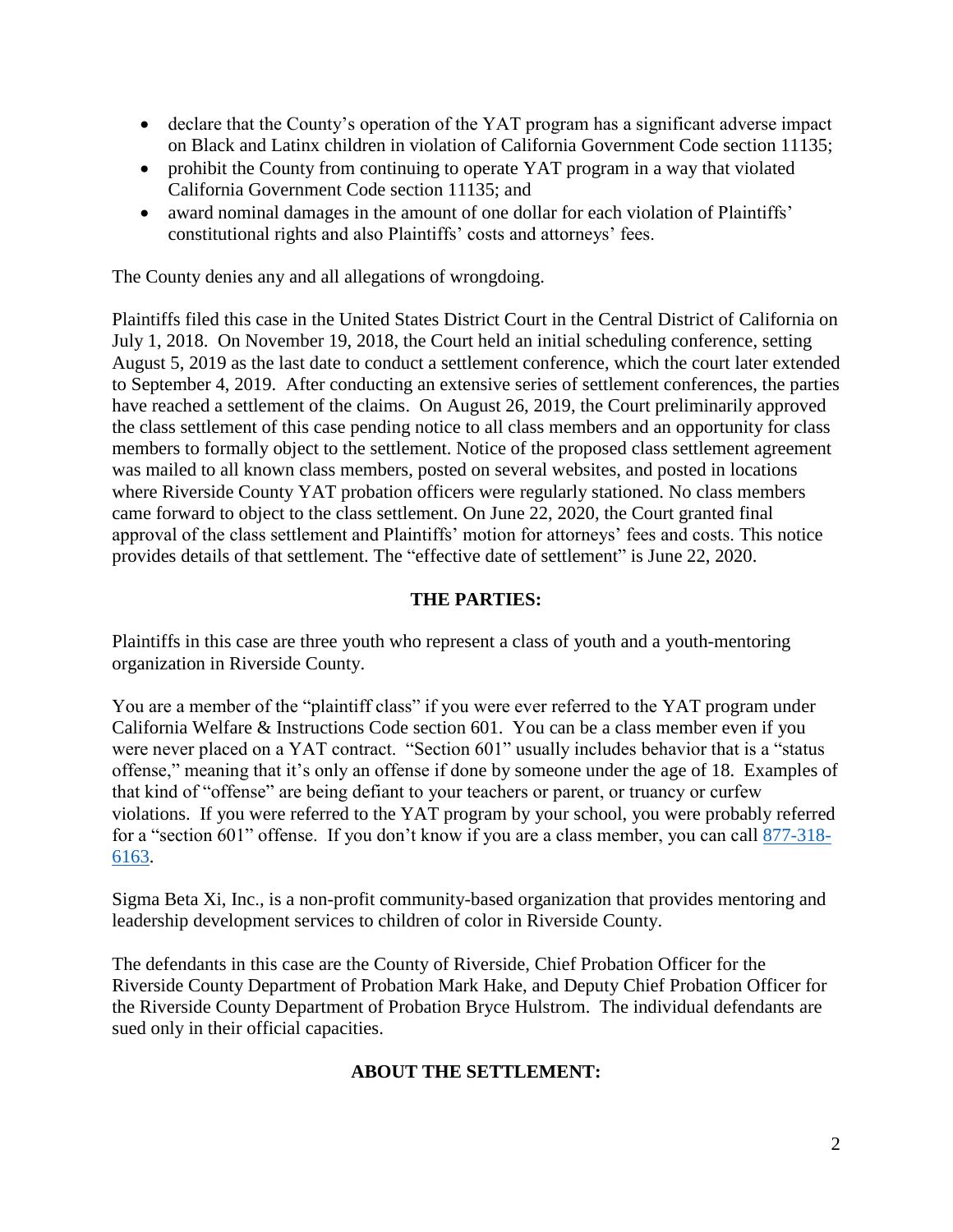The following is only a summary of the provisions of the settlement. The written agreement between the parties has the full terms of the settlement that was approved by the Court on June 22, 2020. There are instructions below if you want more information about this settlement, including a copy of the complete agreement. The settlement is for non-monetary relief only, which means that the parties are agreeing Riverside County will stop certain actions, continue other certain actions that they already take, and will take certain additional actions to ensure compliance with children's rights and to address the claims in the lawsuit. The settlement does not entitle you or any member of the Plaintiff Class to money damages (which means a cash payment).

### **THE CONTENTS OF THE SETTLEMENT:**

The proposed settlement covers the following areas:

### **1. Plaintiff Class Releases**

The Plaintiff Class will release all claims for declaratory or injunctive relief that were brought on behalf of Sigma Beta Xi, Inc. or the Class based on the allegations and claims outlined above.

### **2. Individual Injunctive Relief**

- **a. The County will immediately end the YAT program for certain youth**. Effective July 1, 2019, the Probation Department ended the YAT contract and/or consequence agreement for any youth referred to the program under section 601 and immediately notified all youth and their parent or guardian of the end of the YAT contract.
- b. **The County will seal and destroy YAT case files for certain youth**. Within 180 days of June 22, 2020, the Probation Department shall:
	- i. seal and destroy the YAT case files for youth who were referred or placed on a YAT contract without an application for a petition;
	- ii. seal and destroy the YAT case files for youth who were referred or placed on a YAT contract through application for a petition under the jurisdiction of section 601, subject to the Probation Department's two-year records retention policy; and
	- iii. maintain or seal the YAT case files for youth who were referred or placed on a YAT contract through application for a petition under the jurisdiction of section 602 in accordance with Welfare & Institutions Code § 781 and § 786.5. The law firm of Burns & Oblachinski has a contract with Riverside County to provide representation to such individuals who wish to seal their juvenile case files that would be eligible for sealing in accordance with Welfare & Institutions Code § 781 and § 786.5. Please contact Burns & Oblachinski if you wish to seal your YAT case file.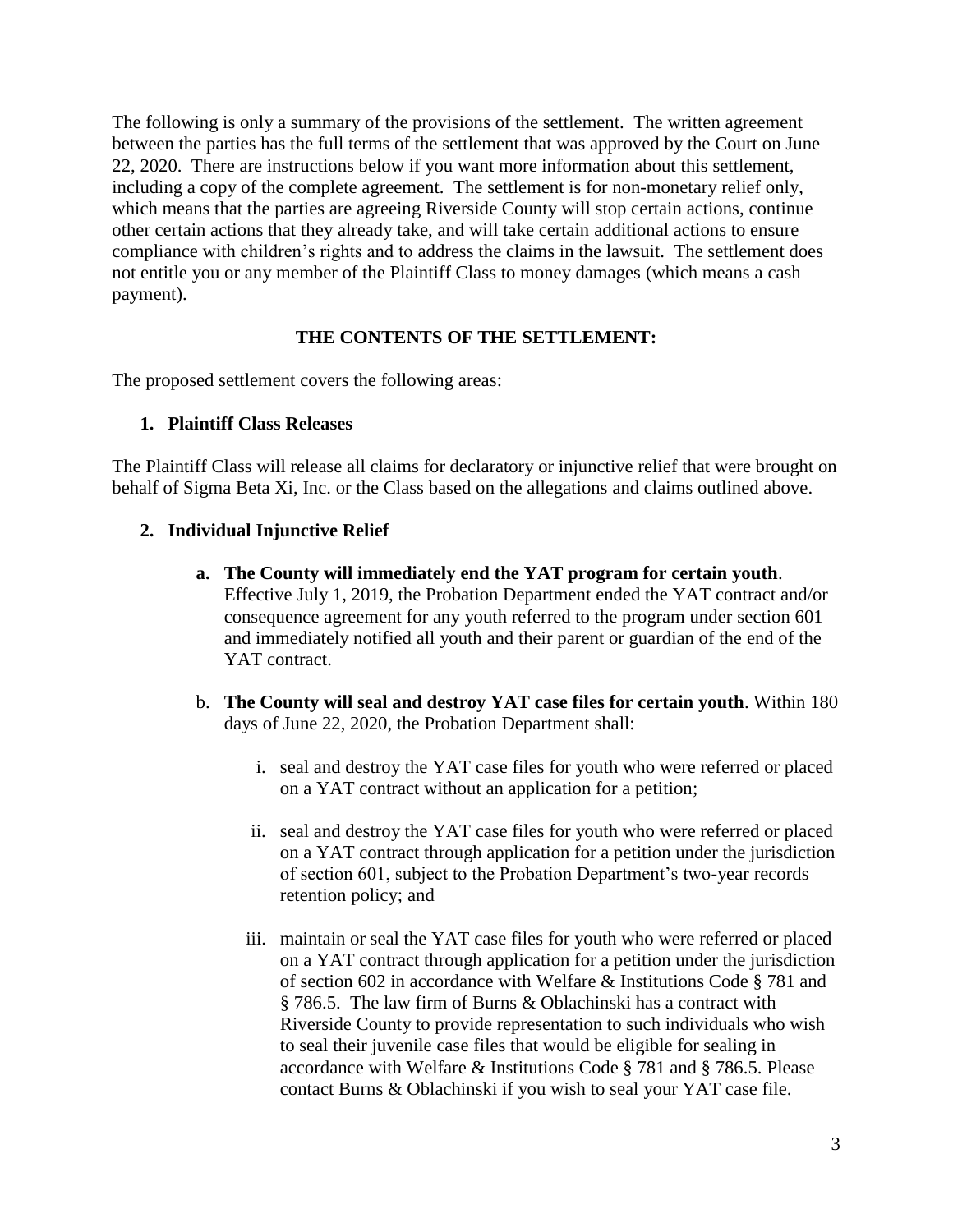- c. **The County will provide defense counsel to all youth currently on a YAT contract.** The parties filed a joint application to the Presiding Judge of the Riverside County Juvenile Court, requesting that the court appoint counsel for youth in all YAT-related cases. The County of Riverside has entered into contracts with the Juvenile Defense Panel to provide legal representation to all youth who are referred to the YAT program.
- d. **All youth who were referred to and/or placed on a YAT contract under the jurisdiction of Welfare & Institutions Code section 601 continue to be eligible for diversion under Welfare & Institutions Code section 654.**
- **3. Class-Wide Injunctive Relief**
	- **a. The County will no longer accept referrals to the YAT program under Section 601.** Youth who have allegedly committed an offense under section 601 or engaged in other non-criminal behavior (such as breaking school rules) will not be placed on a YAT contract or consequence agreement. In addition, for youth that have allegedly committed certain minor offenses under section 602 (for example, possession of cigarettes), there shall be a presumption that such youth will not be placed on a YAT contract or consequence agreement.
	- **b. The County will provide defense counsel to all youth referred to YAT.** Youth will consult with defense counsel, at no expense to the youth or family, before meeting with the Probation Department. If the youth elects to participate in the YAT program, the counsel will continue to advise the youth throughout the youth's participation in the YAT program. The County of Riverside has entered into contracts with the Juvenile Defense Panel to provide legal representation to all youth who are referred to the YAT program.
	- **c. The County will provide robust notice to youth and their guardians.** The County will provide several categories of information in writing to ensure youth can make a knowing, voluntary, and informed decision about whether to participate in the YAT program and at other critical stages.
	- **d. The County will provide training and guidelines to ensure the reliability of its risk assessment tool.** The County uses a risk assessment tool to determine which youth should be on the YAT Program. The County will provide training each year to staff who use that risk assessment tool and their supervisors.
	- **e. The County will use YAT contracts that provide better notice, focus more on positive development, and exclude allegedly unconstitutional terms.** YAT contracts will provide written information about the charges or allegations made against the youth, identify a jointly-created list of supports to meet the specific needs of the youth, and exclude terms prohibiting the youth from associating with others or related to searches of the youth.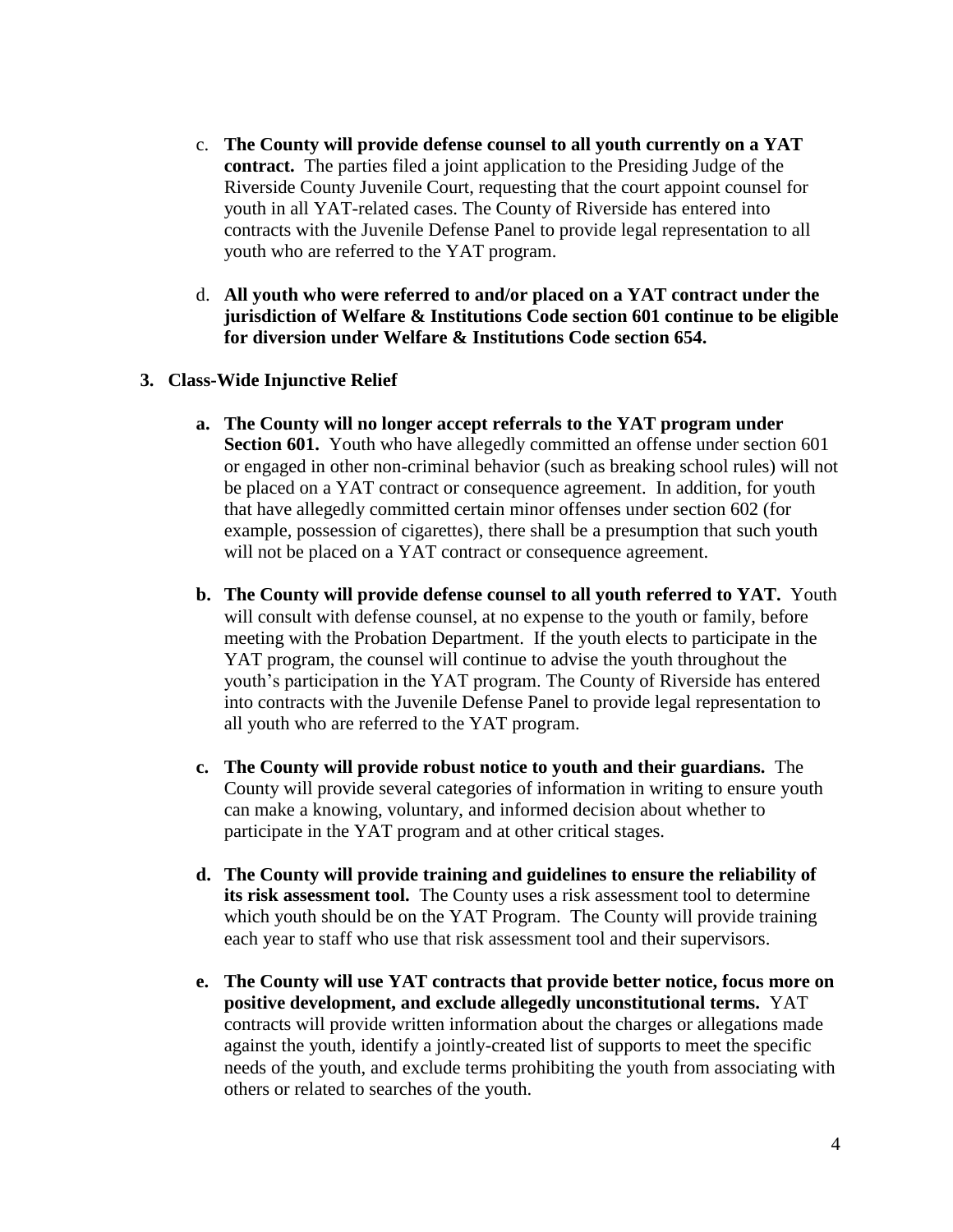- **f. The County will limit its collection, creation, and retention of records that include information about youth.** The County will not collect or maintain information about youth who do not fall under section 601 or 602, and the County will narrowly limit the information it maintains for youth who fall under section 601.
- g. **The County will regularly collect and analyze data around the referrals, participation, and outcomes for youth who are placed into the YAT program.**  The County will disaggregate all data to show any disparities by race / ethnicity, gender, age at time of alleged offense, and foster youth status. The County will publish a written, publicly available report each year sharing its analysis of this data.
- h. **The County will implement a mandatory training plan for all YAT personnel.** Two experts will lead annual trainings and use research-based practices to emphasize engaging youth for better probation outcomes and best probation practices to increase youth motivation and engagement, to better incorporate families and community, and to promote equity.
- **i. The County will add additional community representatives to the Juvenile Justice Coordinating Council ("JJCC").** In addition to the JJCC's statutory duties of overseeing and distributing funding for County programs, the JJCC will have additional responsibilities regarding community feedback and the new training and data reports provided under the Settlement. Community representatives will make up at least 45% of the JJCC.
- **j. The County will increase the amount of funds it directs to community organizations that provide services to youth.** Starting in 2020-2021, the County will provide a minimum of \$1.4 million annually for five years to community service providers, subject to a request for proposal process and review by the JJCC.
- **k. The County will provide information to Plaintiffs' counsel, and the parties will jointly appoint two experts as third-party monitors, to ensure compliance with the settlement.**
- **4. Attorneys' Fees and Costs**

On June 22, 2020, the Court awarded Class Counsel \$1 million in statutory attorneys' fees and litigation costs.

**5. Continuing Jurisdiction of the District Court**